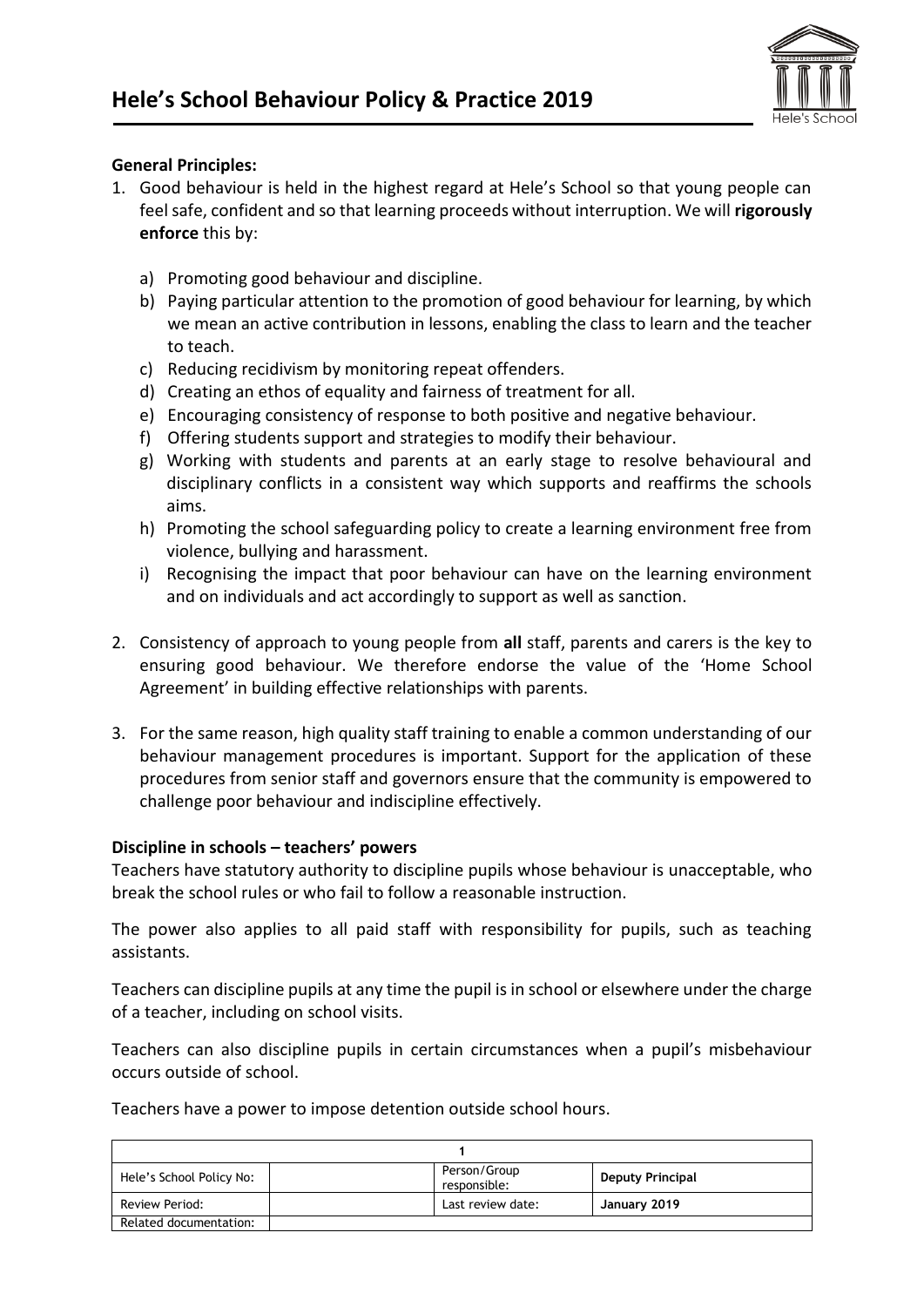

Teachers can confiscate pupils' property.

### **Punishing poor behaviour- what the law allows:**

Teachers can discipline pupils whose conduct falls below the standard which could reasonably be expected of them. This means that if a pupil misbehaves, breaks a school rule or fails to follow a reasonable instruction the teacher can impose a punishment on that pupil.

To be lawful, the punishment (including detentions) must satisfy the following three conditions:

- 1) The decision to punish a pupil must be made by a paid member of school staff or a member of staff authorised by the principal;
- 2) The decision to punish the pupil and the punishment itself must be made on the school premises or while the pupil is under the charge of the member of staff; and
- 3) It must not breach any other legislation (for example in respect of disability, special educational needs, race and other equalities and human rights) and it must be reasonable in all the circumstances.

A punishment must be proportionate. In determining whether a punishment is reasonable, section 91 of the Education and Inspections Act 2006 says the penalty must be reasonable in all the circumstances and that account must be taken of the pupil's age, any special educational needs or disability they may have, and any religious requirements affecting them.

The principal may limit the power to apply particular punishments to certain staff and/or extend the power to discipline to adult volunteers, for example to parents who have volunteered to help on a school trip.

Corporal punishment is illegal in all circumstances.

We shall consider whether the behaviour under review gives cause to suspect that a child is suffering, or is likely to suffer, significant harm. Where this may be the case, school staff should follow the schools' safeguarding policy. We will also consider whether continuing disruptive behaviour might be the result of unmet educational or other needs. At this point, we will consider whether a multi-agency assessment is necessary.

#### **Pupils' conduct outside the school gates – teachers' powers - What the law allows:**

Teachers have the power to discipline pupils for misbehaving outside of the school premises "to such an extent as is reasonable"

| Hele's School Policy No: |  | Person/Group<br>responsible: | <b>Deputy Principal</b> |
|--------------------------|--|------------------------------|-------------------------|
| Review Period:           |  | Last review date:            | January 2019            |
| Related documentation:   |  |                              |                         |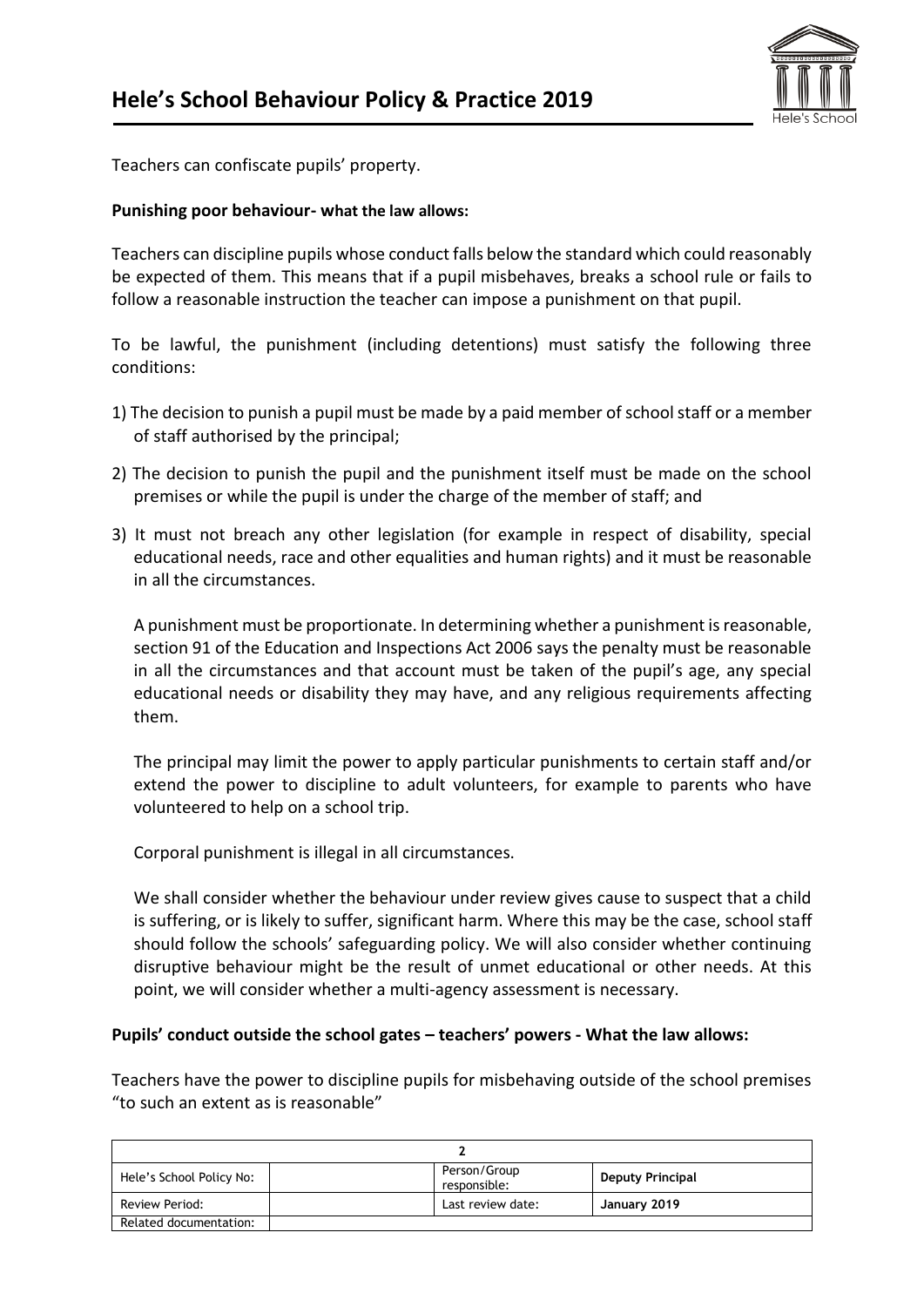

Maintained schools and Academies' behaviour policies should set out what the school will do in response to non-criminal bad behaviour and bullying which occurs off the school premises and which is witnessed by a staff member or reported to the school, including the punishments that will be imposed on pupils.

Subject to the behaviour policy, teachers may discipline pupils for:

- misbehaviour when the pupil is:
	- o taking part in any school-organised or school-related activity
	- o or travelling to or from school or wearing school uniform
	- $\circ$  or in some other way identifiable as a pupil at the school.
- or misbehaviour at any time, whether or not the conditions above apply, that:
	- o could have repercussions for the orderly running of the school
	- $\circ$  or poses a threat to another pupil or member of the public
	- o or could adversely affect the reputation of the school.

In all cases of misbehaviour the teacher can only discipline the pupil on school premises or elsewhere when the pupil is under the lawful control of the staff member.

## **Detention-what the law allows:**

Teachers have a power to issue detention to pupils (aged under 18).

The times outside normal school hours when detention can be given (the 'permitted day of detention') include:

- any school day where the pupil does not have permission to be absent;
- weekends except the weekend preceding or following the half term break; and
- non-teaching days usually referred to as training days.

At Hele's, we run a series of detentions after school ranging from thirty minutes for lateness and equipment misdemeanours to two hour detentions for more serious behaviour infringements.

Parental consent is not required for detentions, but the school will always seek to agree the sanction where possible.

As with any disciplinary penalty a member of staff must act reasonably given all the circumstances, when imposing a detention.

With lunchtime detentions, staff should allow reasonable time for the pupil to eat, drink and use the toilet.

| Hele's School Policy No: |  | Person/Group<br>responsible: | <b>Deputy Principal</b> |  |
|--------------------------|--|------------------------------|-------------------------|--|
| Review Period:           |  | Last review date:            | January 2019            |  |
| Related documentation:   |  |                              |                         |  |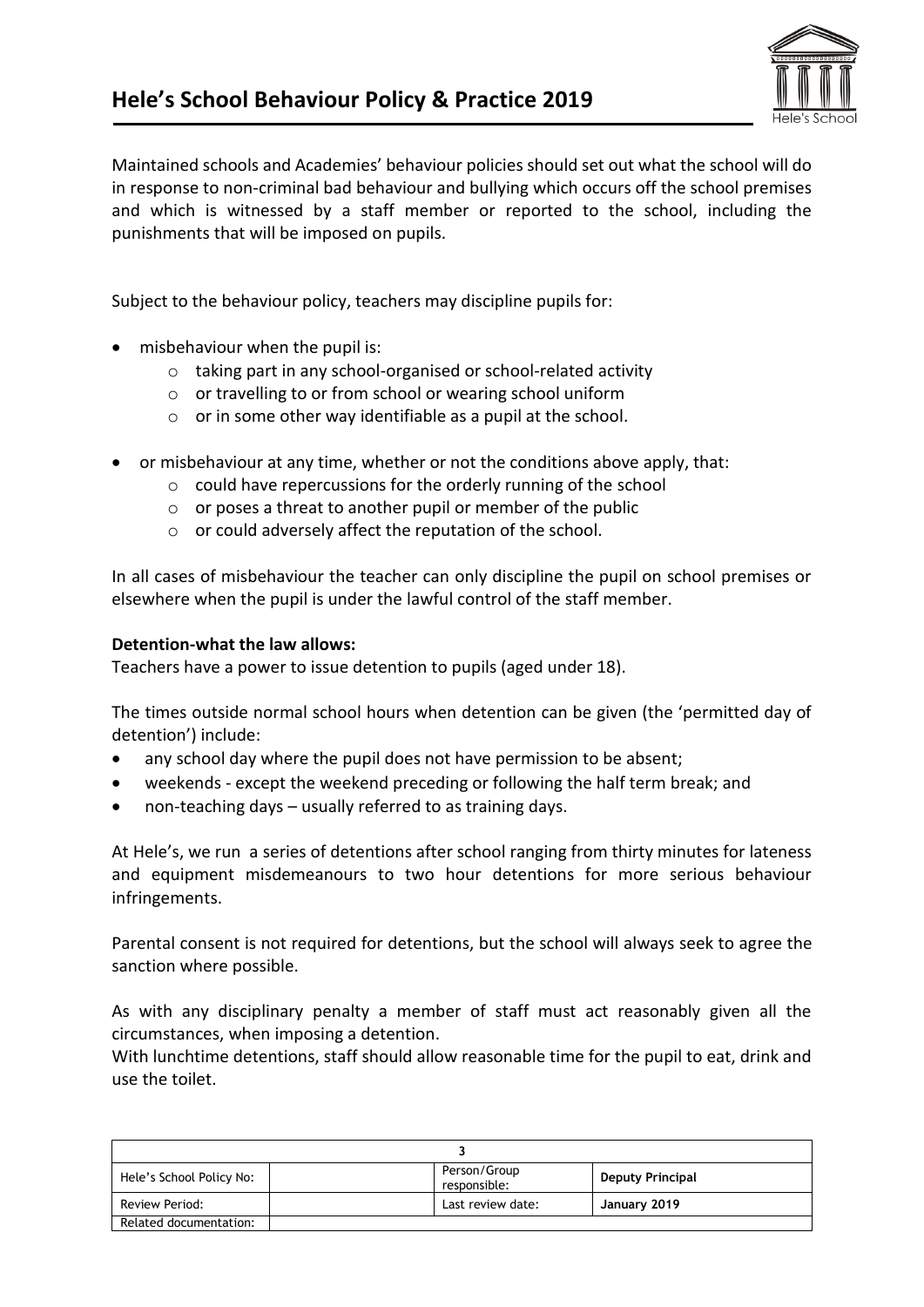

## **Detentions outside school hours**

School staff should not issue a detention where they know that doing so would compromise a child's safety. When ensuring that a detention outside school hours is reasonable, staff issuing the detention should consider the following points:

- Whether the detention is likely to put the pupil at risk.
- Whether the pupil has known caring responsibilities which mean that the detention is unreasonable.
- Whether the parents ought to be informed of the detention. In many cases it will be necessary to do so, but this will depend on the circumstances. For instance, notice may not be necessary for a short after school detention where the pupil can
	- Whether suitable travel arrangements can be made by the parent for the pupil. It does not matter if making these arrangements is inconvenient for the parent.

### **Confiscation of inappropriate items what the law allows:**

The law enables a member of staff to confiscate, retain or dispose of a pupil's property as a punishment, so long as it is reasonable in the circumstances. The law protects them from liability for damage to, or loss of, any confiscated items provided they have acted lawfully.

Teachers have the **power to search** for "prohibited items" including:

- knives and weapons
- alcohol
- illegal drugs
- stolen items
- tobacco and cigarette papers
- fireworks
- pornographic images
- any article that has been or is likely to be used to commit an offence , cause personal injury or damage to property; and
- any item banned by the school rules which has been identified in the rules as an item which may be searched for.

Confiscated items will be labelled and kept for collection by parents or carers if appropriate. Uncollected items will be disposed of after a term without further notice.

Weapons and knives and extreme or child pornography will always be handed over to the police, otherwise it is for the teacher to decide if and when to return a confiscated item.

#### **Power to use reasonable force**

Members of staff have the power to use reasonable force to prevent pupils committing an offence, injuring themselves or others, or damaging property, and to maintain good order and discipline in the classroom.

| Hele's School Policy No: |  | Person/Group<br>responsible: | <b>Deputy Principal</b> |  |
|--------------------------|--|------------------------------|-------------------------|--|
| Review Period:           |  | Last review date:            | January 2019            |  |
| Related documentation:   |  |                              |                         |  |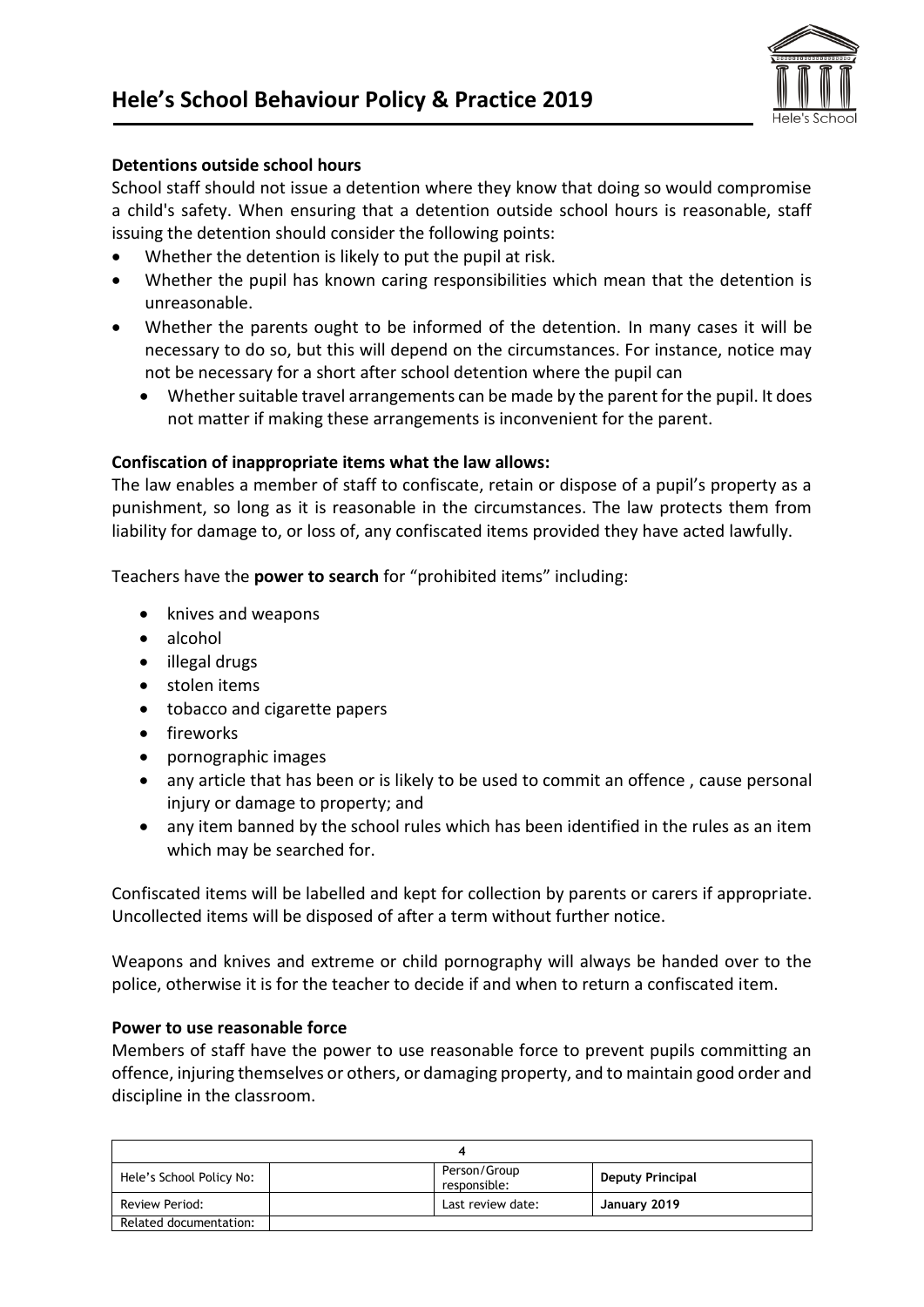

Head teachers and authorised school staff may also use such force as is reasonable given the circumstances when conducting a search without consent for knives or weapons, alcohol, illegal drugs, stolen items, tobacco and cigarette papers, fireworks, pornographic images or articles that have been or could be used to commit an offence or cause harm. It is also likely that if necessary to maintain the safety of pupils, the Police will be called to undertake searches where items are suspected to be carried by pupils.

The school adheres to the guidance found in the DFE document 'Use of Reasonable Force – advice for school leaders, staff and governing bodies'.

## **Use of Isolation**

Hele's sanctions include placing a pupil in isolation away from other pupils for a limited period. This might be during lessons to allow the class to continue without disruption, or for social time to prevent anti-social behaviour, or both. The school will ensure the health and safety of pupils and any requirements in relation to safeguarding and pupil welfare whilst in isolation.

Pupils will not be allowed their phone whilst in isolation, and will be expected to work hard on constructive studies. The duration of isolation will be the minimum required to ensure the pupil is ready to return to the classroom, or social time. Pupils will be given time to eat or to visit the toilet.

| Hele's School Policy No: |  | Person/Group<br>responsible: | <b>Deputy Principal</b> |  |
|--------------------------|--|------------------------------|-------------------------|--|
| Review Period:           |  | Last review date:            | January 2019            |  |
| Related documentation:   |  |                              |                         |  |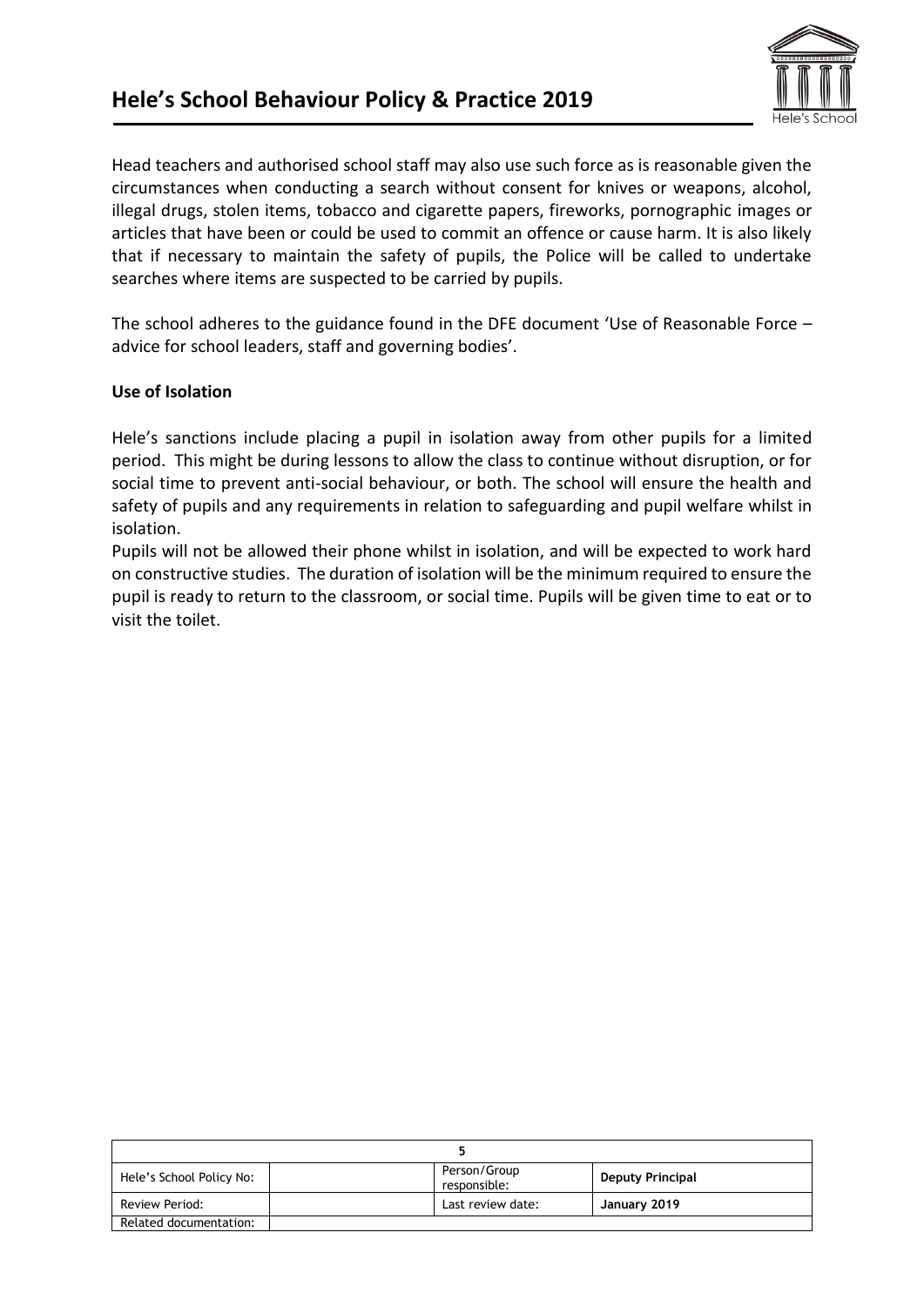

### **RESPONSIBILITIES**

#### **Classroom Management**

All teachers are responsible for their own classroom Management, as defined in Teacher Standard 1 and 7:

### **1. Set high expectations which inspire, motivate and challenge pupils**

• Demonstrate consistently the positive attitudes, values and behaviour which are expected of pupils.

## **2. Manage behaviour effectively to ensure a good and safe learning environment**

- have clear rules and routines for behaviour in classrooms, and take responsibility for promoting good and courteous behaviour both in classrooms and around the school, in accordance with the school's behaviour policy
- have high expectations of behaviour, and establish a framework for discipline with a range of strategies, using praise, sanctions and rewards consistently and fairly
- manage classes effectively, using approaches which are appropriate to pupils' needs in order to involve and motivate them
- maintain good relationships with pupils, exercise appropriate authority, and act decisively when necessary.

At Hele's, we operate a Warn-Move-Park system in lessons in order to minimise the impact of low level disruption. Staff will first warn if behaviour is causing an interruption to learning. If this behaviour continues, staff will move the student either within the classroom setting or outside of the classroom for a short period of time ( no more than 5 minutes). Should the behaviour still continue, staff will park the student in another lesson and a one hour after school detention will be issued.

**The communication of actions and outcomes** is essential in preventing recidivism, and for recording effective strategies that can be shared. Parents have access to this data for their child in real time, reinforcing the home school agreement, and fostering consistent approaches to behaviour management.

We do this by:

Using Classcharts as the daily monitor of good discipline and achievement.

Specific disciplinary problems such as bullying and incidents of racist behaviour will be documented in accordance with Local Authority guidelines.

| Hele's School Policy No: | Person/Group<br>responsible: | <b>Deputy Principal</b> |  |  |
|--------------------------|------------------------------|-------------------------|--|--|
| Review Period:           | Last review date:            | January 2019            |  |  |
| Related documentation:   |                              |                         |  |  |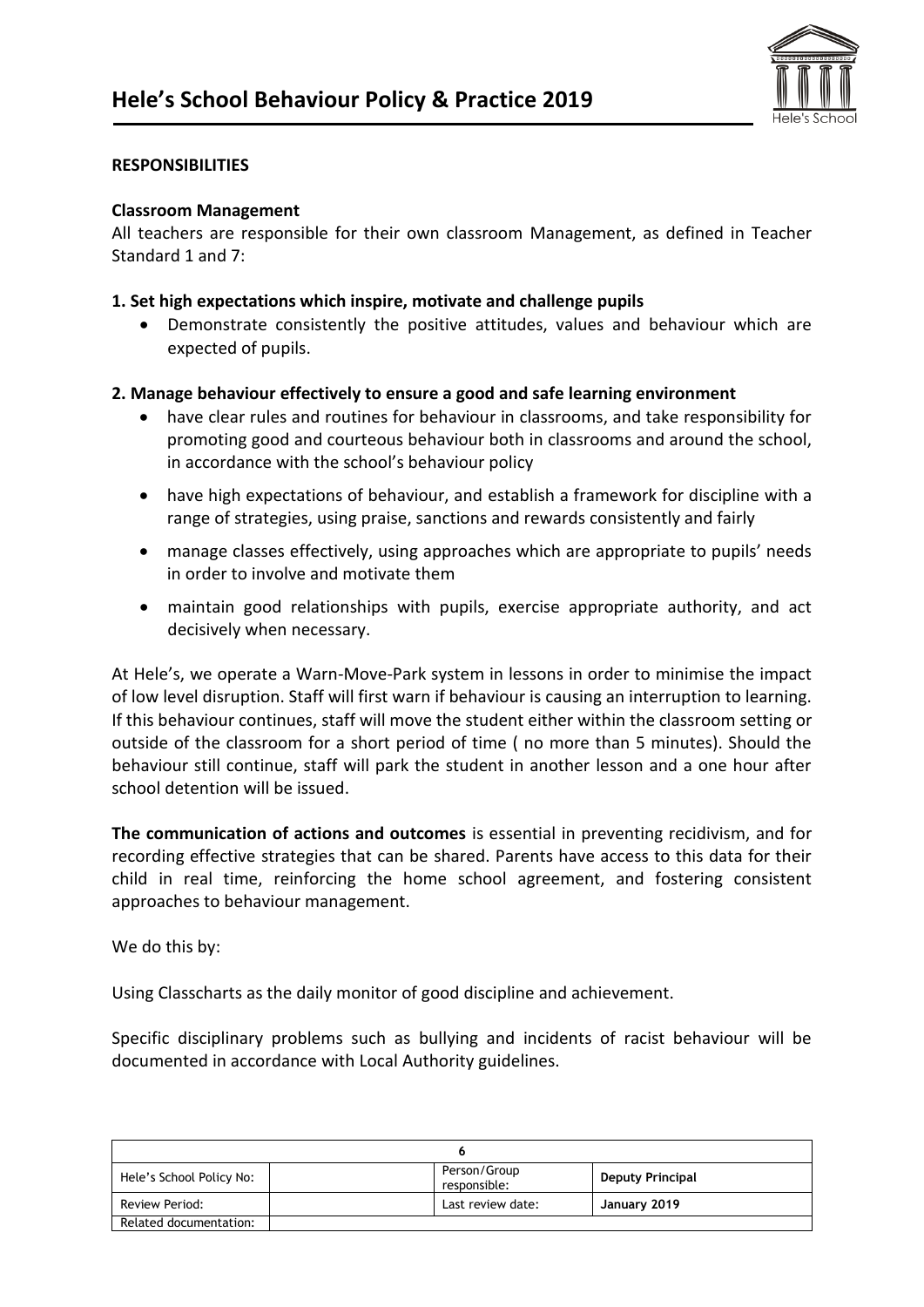

• **Behaviour strategies and the 'teaching of good behaviour'** All staff are expected to recognise good behaviour and praise according to the school policy and students can expect to be rewarded for their commitment to learning and positive contributions to the school community. Assemblies address collectively the standards expected of students about to enter adult society and tackle 'live' issues such as online safety, community behaviour and road safety, discrimination as and when appropriate. We expect our students to be positive role models and take up leadership positions throughout the school.

In lessons, staff are expected to reward more than they sanction and to exemplify positive standards of behaviour and punctuality and to be explicit about the standards expected in class.

Regular analysis of ClassCharts data informs our staff of behaviour trends and enables them to respond accordingly.

## • **CPD**

Behaviour training will be offered as part of our new staff induction. As staff progress throughout their career and take on positions of responsibility they will be expected to support the schools' behaviour policy ie Head of Department will undertake Behaviour for Learning walks or will contact a parent of a child who is misbehaving.

Opportunities for whole school training will be provided as well as specific strategies to use with individual students which will be disseminated by Pastoral leads or SENCO in consultation with our EP.

Staff who require additional support with Behaviour management strategies, as identified through appraisal/observation, will be entitled to bespoke training to improve this aspect of their teaching.

## • **Referral Routes**

Staff are expected to have followed the guidelines for behaviour recovery in the early stages and to de-escalate behaviour where they can. Where it is clear that a situation cannot be salvaged through the warn-park-move system a referral should be made to the line manager (departmental for class-based issues, pastoral for other issues) with a written account of student behaviour and action already taken.

## **Rewards & Sanctions**

- 1. These are detailed in the schools' Behaviour standard operating procedures.
- 2. Rewards are issued by staff as Achievement points. Parents have access to these via Classcharts. Celebration cards are issued at key points with students able to obtain reward

| Hele's School Policy No: |  | Person/Group<br>responsible: | <b>Deputy Principal</b> |  |
|--------------------------|--|------------------------------|-------------------------|--|
| Review Period:           |  | Last review date:            | January 2019            |  |
| Related documentation:   |  |                              |                         |  |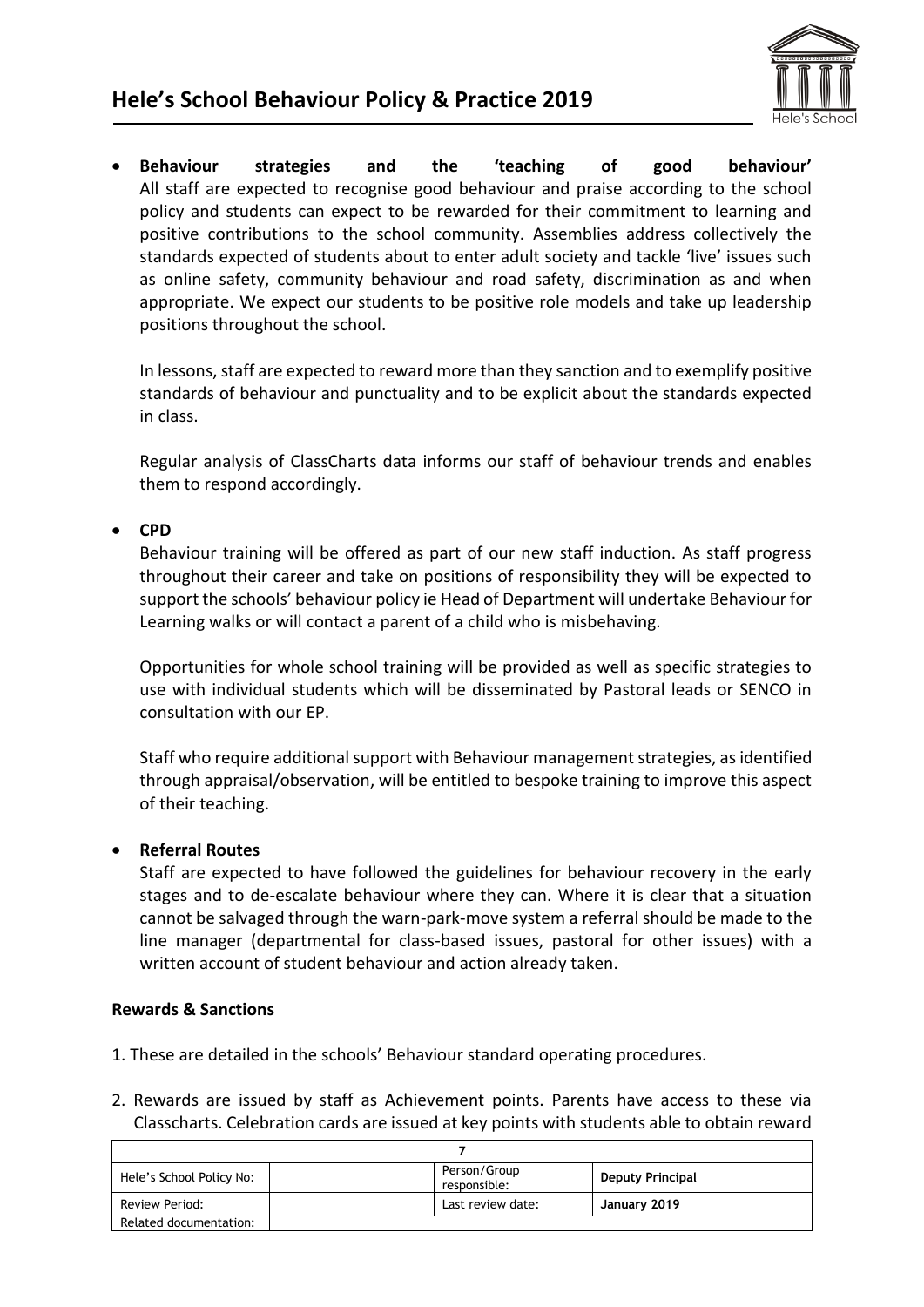

vouchers at Platinum and Diamond level. Achievement points are also awarded on a termly basis for good attendance, punctuality and commitment to learning. Achievement points are aggregated with behaviour points to give a student's total Conduct points. These points contribute to House Conduct performance. School awards evenings are held for all year groups and recognise achievement, effort and positive contribution to the school community.

- 3. A range of sanctions are used and are recorded through Classcharts. Hele's School will make every effort to work with a student to recover their behaviour but, when this is not successful, will employ a range of sanctions including detentions for an hour/ two hours after school for more serious or persistent behaviours. Parents will be informed in advance of any after school detention. Detentions can be issued for poor behaviour, failure to complete homework or classwork, lateness or uniform or equipment infringements.
- 4. Internal isolation is used for more serious behaviour. Parents will be informed, and students will be expected to complete assigned work during this time to a satisfactory standard and are also expected to reflect upon their behaviour during this time. Students may spend one day or two days in isolation.
- 5. Behaviour contracts will be used for pupils who are unable to respond to supportive measures. These will be discussed with parents and students and will contain specific short-term targets which will be regularly reviewed.
- 6. In circumstances of extreme or dangerous behaviour the school will use a period of fixedterm exclusion and a meeting will be held on reintegration with the Principal and key staff. See Exclusion Policy.
- 7. In the rare circumstance of students being unable to meet our expectations over a period of time, and, where no improvement in behaviour is being seen, the school will discuss the process of managed transfer with both parent and student in order to minimise the impact of individual behaviour on the school learning community and to allow for a 'fresh start' for the individual.

## **Support Systems**

Students can expect to be offered be offered appropriate support to manage and modify their behaviour and may be referred to work with our Support Base or external professionals which might include a mentor or an Educational Psychologist, CAMHS, school counsellor, a school nurse or our local PCSO. Referrals to our Student Support Base will be made in consultation with parents and students and will come from a Head of House/SENCO/SLT. Students requiring more intense support will be raised at our Support Panel meeting and a multiagency process, which may include the CAF framework, will be adopted. Should a parent not wish for specific support to take place this will be logged.

| Hele's School Policy No: |  | Person/Group<br>responsible: | <b>Deputy Principal</b> |
|--------------------------|--|------------------------------|-------------------------|
| Review Period:           |  | Last review date:            | January 2019            |
| Related documentation:   |  |                              |                         |